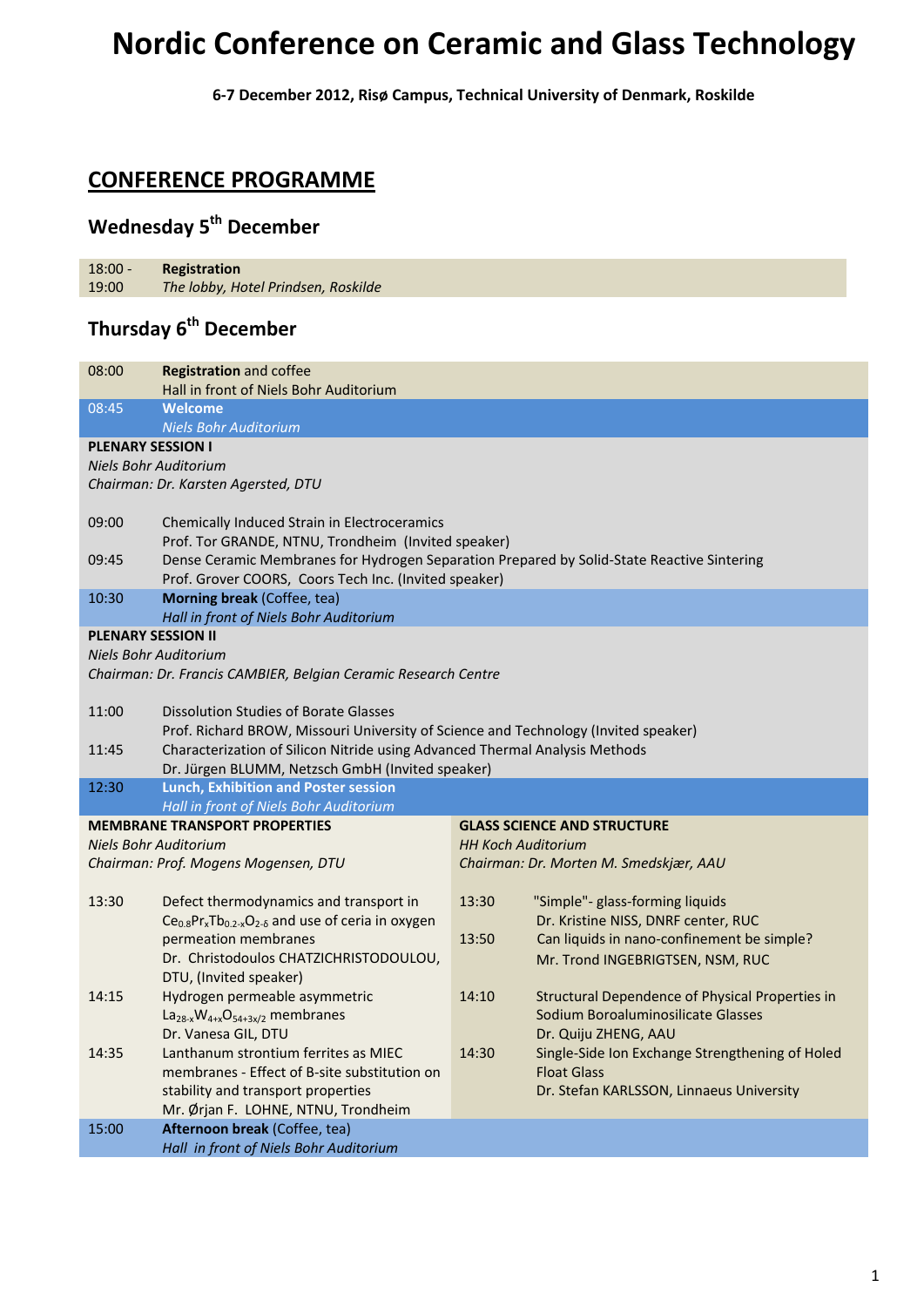## **Nordic Conference on Ceramic and Glass Technology**

**6‐7 December 2012, Risø Campus, Technical University of Denmark, Roskilde**

### **Thursday 6th December (afternoon)**

| <b>FILTER AND MEMBRANE DEVELOPMENT</b><br>Niels Bohr Auditorium<br>Chairman: Dr. Christodoulos CHATZICHRISTODOULOU |                                                                                                                  | DISPERSION AND COLLOIDAL CHEMISTRY<br><b>HH Koch Auditorium</b><br>Chairman: Prof. Lennart Bergström, Stockholm University |                                                                                                                                                                             |  |
|--------------------------------------------------------------------------------------------------------------------|------------------------------------------------------------------------------------------------------------------|----------------------------------------------------------------------------------------------------------------------------|-----------------------------------------------------------------------------------------------------------------------------------------------------------------------------|--|
| 15:30                                                                                                              | Ceramic based water filters for bacteria and<br>virus filtration<br>Dr. Thomas GRAULE, EMPA (Invited<br>speaker) | 15:30                                                                                                                      | Sol-gel co-assembly as an alternative method for<br>deposition of ceramic 3D ordered macroporous<br>coatings and polymer/ceramic hybrid coatings,<br>Dr. Roman KUBRIN, TUHH |  |
| 16:10                                                                                                              | Fabrication and tailoring of porous metal<br>membranes by tape casting<br>Dr. Åsa PERSSON, DTU                   | 16:00                                                                                                                      | Shaping of hierarchically porous monoliths by<br>freeze-casting of zeolites,<br>Mr. Arto OJUVA, Stockholm University                                                        |  |
| 16:30                                                                                                              | Development of nano-porous $TiO2$ and SiC<br>membranes for membrane filtration<br>Dr. Katja KÖNIG, AAU           | 16:20                                                                                                                      | High-performance porous zirconia nano-<br>ceramics with hierarchical heterogeneities<br>Dr. Andraz KOCJAN, Stockholm University                                             |  |
| 17:00                                                                                                              | <b>Transfer to Roskilde</b>                                                                                      |                                                                                                                            |                                                                                                                                                                             |  |
| 18:00                                                                                                              | <b>Guided tour in Roskilde Cathedral</b>                                                                         |                                                                                                                            |                                                                                                                                                                             |  |
| 19:00                                                                                                              | Conference dinner in "Golden age Hall" Hotel Prindsen, Roskilde                                                  |                                                                                                                            |                                                                                                                                                                             |  |

#### **The organisers gratefully acknowledge support for student participation in this conference:**





#### **Student conference fee has been sponsored by Christian og Anny Wendelbo's fund.**

The Fund supports activities focused on scientific research, development and implementation of energy-related tech**nologies, primarily taking place at RISØ Campus, and including conferences, publications and visiting scientists.** 



 **Publication of selected papers from the conference in "Advances in Ap‐ plied Ceramics" has been supported by the Materials Science & Engineer‐ ing Collection at Maney Publishing, UK.**